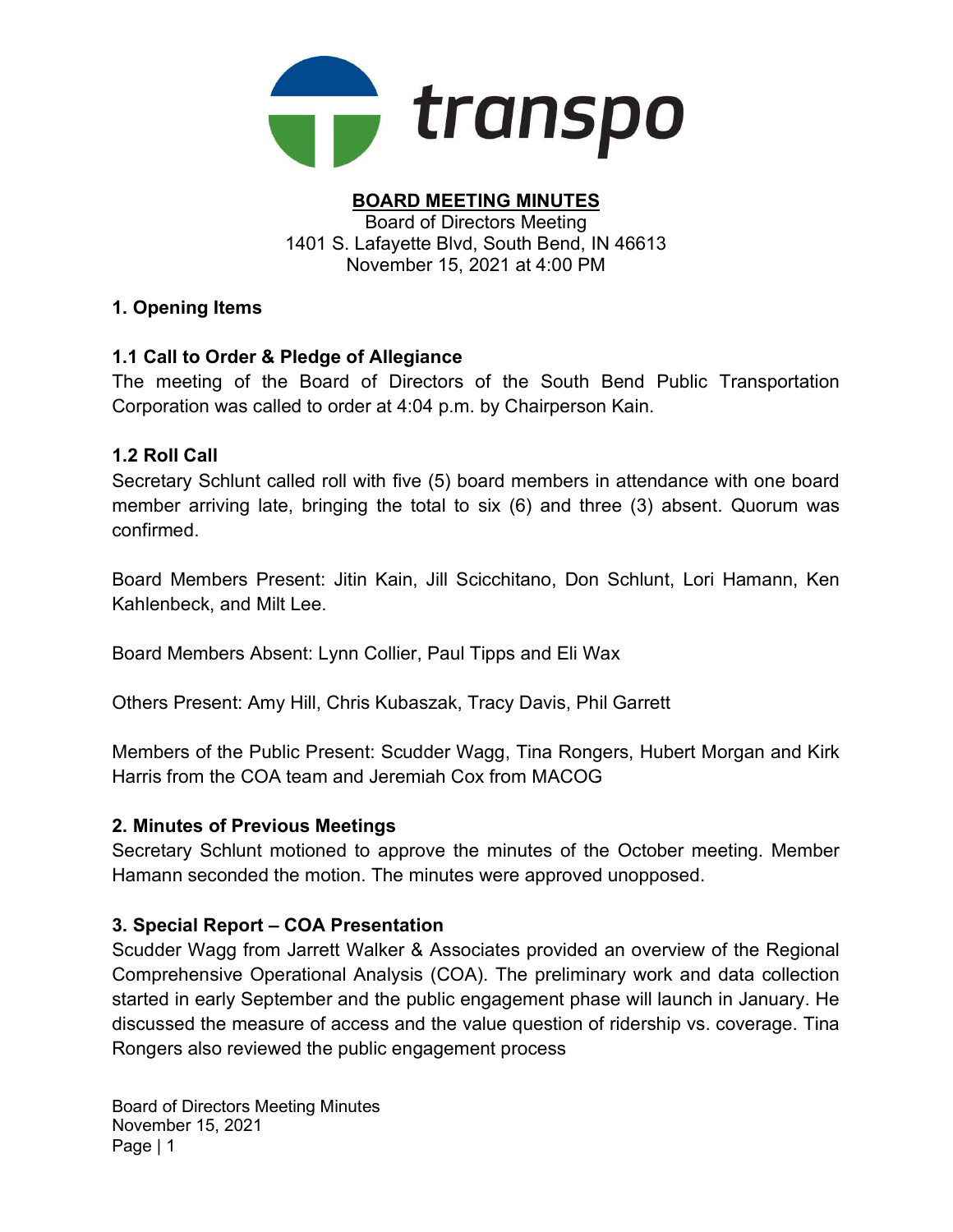Member Hamann asked for a brief statement or overview that she could provide to the South Bend Common Council prior to the public announcement so they can be aware of the timeline and assist with engaging their districts.

# 4.1 Operations Report

General Manager Hill reviewed the October Operations Report. October Fixed Route ridership is up 18.26% compared to October 2020 and down 40% compared to pre-COVID ridership. Year-to-date ridership is up 1.12%.

Access ridership is up 24% compared to October 2020 and down 39% compared to pre-COVID. Year-to-date ridership is up 7.39%

The Safety Report showed a total of three (3) preventable accidents, one (1) nonpreventable accident and one (1) preventable yard.

The Passenger Service Reports were reviewed noting 17 fixed route reports received with nine (9) unsubstantiated, four (4) being monitored for future action and four (4) resulting in discipline. There were two (2) unsubstantiated Administrative PSRs.

The full report was included in the board packet.

#### 4.2 Finance Report

Controller Kubaszak reviewed the Finance Report noting Passenger Revenue for the month is down, but Non-Operating revenue is up due to the billing to the state of Indiana for the VW grant.

Overtime will continue to be up heading into the holidays with planned and unplanned time off.

For the month of October, there was an operating surplus of \$421,332.30.

The full report was included in the board packet.

# 4.3 Human Resource Report

Director Davis reviewed the HR report highlighting the open positions. Planning is underway for another Employment Open House and the next training class will be scheduled for early January.

The full report was included in the board packet.

Board of Directors Meeting Minutes November 15, 2021 Page | 2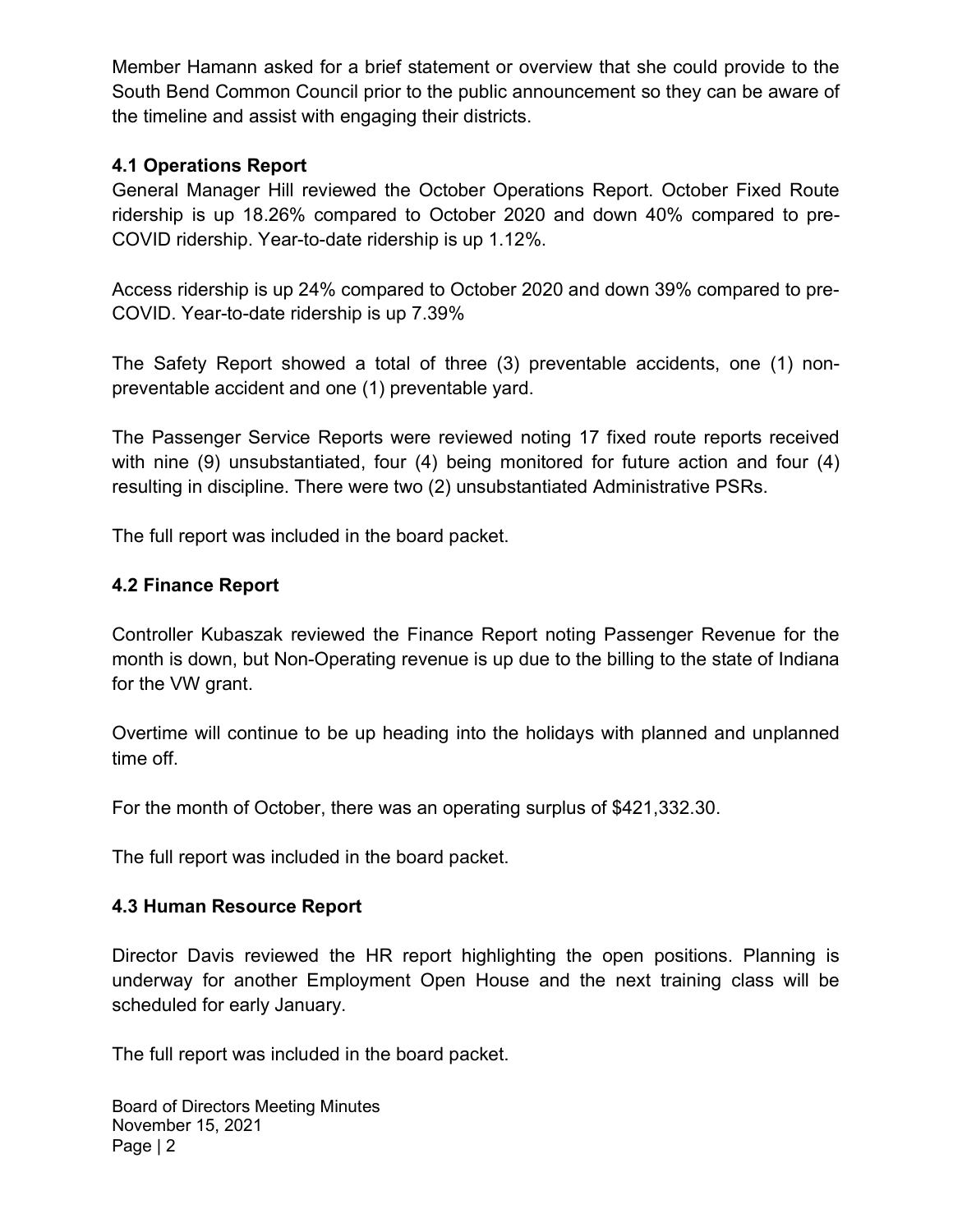### 4.4 Maintenance Report

General Manager Hill reviewed the Maintenance Report noting there were 41 preventative maintenance inspections completed 100% on time. The Maintenance Department continues to prepare for the winter weather.

The full report was included in the board packet.

# 4.5 Marketing Report

General Manager Hill reviewed the Marketing Report highlighting the Game Day Service ridership. She also noted that Token Transit usage continues to increase.

The full report was included in the board packet.

# 4.6 Administrative Report

General Manager Hill reviewed the Administrative Report noting that staff is preparing for the OSHA Vaccine Mandate.

She provided a brief funding update noting the FTA Buses and Bus Facilities Grant application is due November 19. Funding will be requested for the remaining 11 diesel buses and workforce development training and activities. There was a lot of discussion at APTA regarding the recently passed Bi-Partisan Infrastructure Bill; however, specific details have not been received. There will be an increase in formula funding and competitive grant opportunities.

Member Lee asked about the grant writing process. General Manager Hill explained grants are handled internally with her taking the lead and Controller Kubaszak and Director McCarthy providing assistance with Finance and Maintenance.

The full report was included in the board packet.

# 5.0 Introductions to Resolutions

# 5.1 RESOLUTION NO. 43-2021

A RESOLUTION OF THE BOARD OF DIRECTORS OF THE SOUTH BEND PUBLIC TRANSPORTATION CORPORATION, SOUTH BEND, INDIANA APPROVING THE FINANCIAL TRANSACTIONS INCURRED DURING THE MONTH OF OCTOBER WITHIN THE CORPORATION'S CAPITAL IMPROVEMENT FUND.

Board of Directors Meeting Minutes November 15, 2021 Page | 3 Staff Report: Investments and payments were made from the Capital Improvement Fund